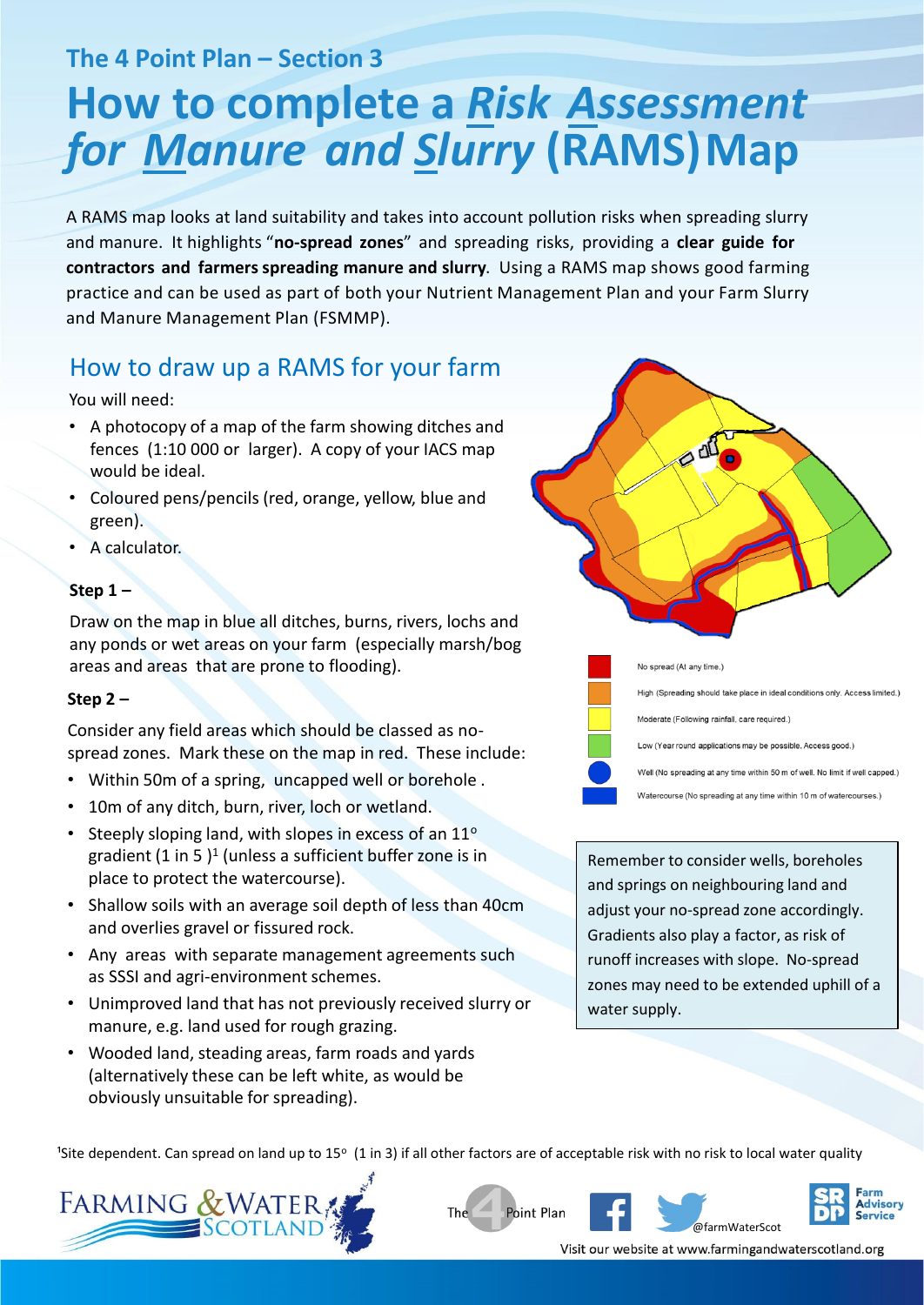#### **Step 3 -**

The remaining land can be further split into high, moderate and low risk areas. Within one field it is possible to have a number of risk categories, depending on individual circumstances. Assess potential spreading risks with reference to the following three land categories and mark these areas on your map:

#### ➢ **High risk areas - orange**

Spreading in these areas presents a potentially high risk that pollution will occur as a direct result of spreading. Colour the following areas on your map in orange:

- Slopes with a gradient of between 8 and  $11^0$  (approximately 1 in 7 to 1 in 5).
- Areas with a risk of flooding more often than one in five years.
- Fields with drainage installed in previous 12 months.
- Poorly drained, waterlogged or severely compacted land.

#### ➢ **Moderate risk areas – yellow**

Care will still have to be taken in areas categorised as moderate risk. Ground conditions should be checked before spreading. Colour the following areas on your map in yellow:

- Slopes with a gradient of between 4 and  $7^{\circ}$  (approximately 1 in 14 to 1 in 8).
- Land sloping towards watercourses or water supplies.
- Imperfectly drained or saturated land.

#### ➢ **Low risk areas – green**

The remaining land presents a **lower pollution risk** and can be used throughout. Colour code the following areas on your map in green:

- Slopes with a gradient up to  $3^0$  (approximately up 1 in 19).
- Land with no artificial drainage.

### **Don't spread if –**

- The soil is frozen (unless you are applying farmyard manure).
- Covered in snow.
- Land is compacted or waterlogged.
- Heavy rainfall is forecast.
- Application would exceed recommended guidelines (see Table 10).
- Slurry or manure was previously applied to that field in the last 3 weeks.

**All fields should now be colour coded on the basis of potential spreading risk. Note that other factors could change the spreading risk (e.g. heavy rainfall forecast) and will still have to be taken into account.**

### How much can I apply?

Applications should be matched to a nutrient management plan, targeting the areas of the farm that need the nutrients at the right time for the growing crop. Maximum and normal application rates of slurry and manure are shown in Table 10.

Make sure you use a competent and appropriately trained contractor who is aware of the pollution risk associated with spreading on your land.









Visit our website at www.farmingandwaterscotland.org